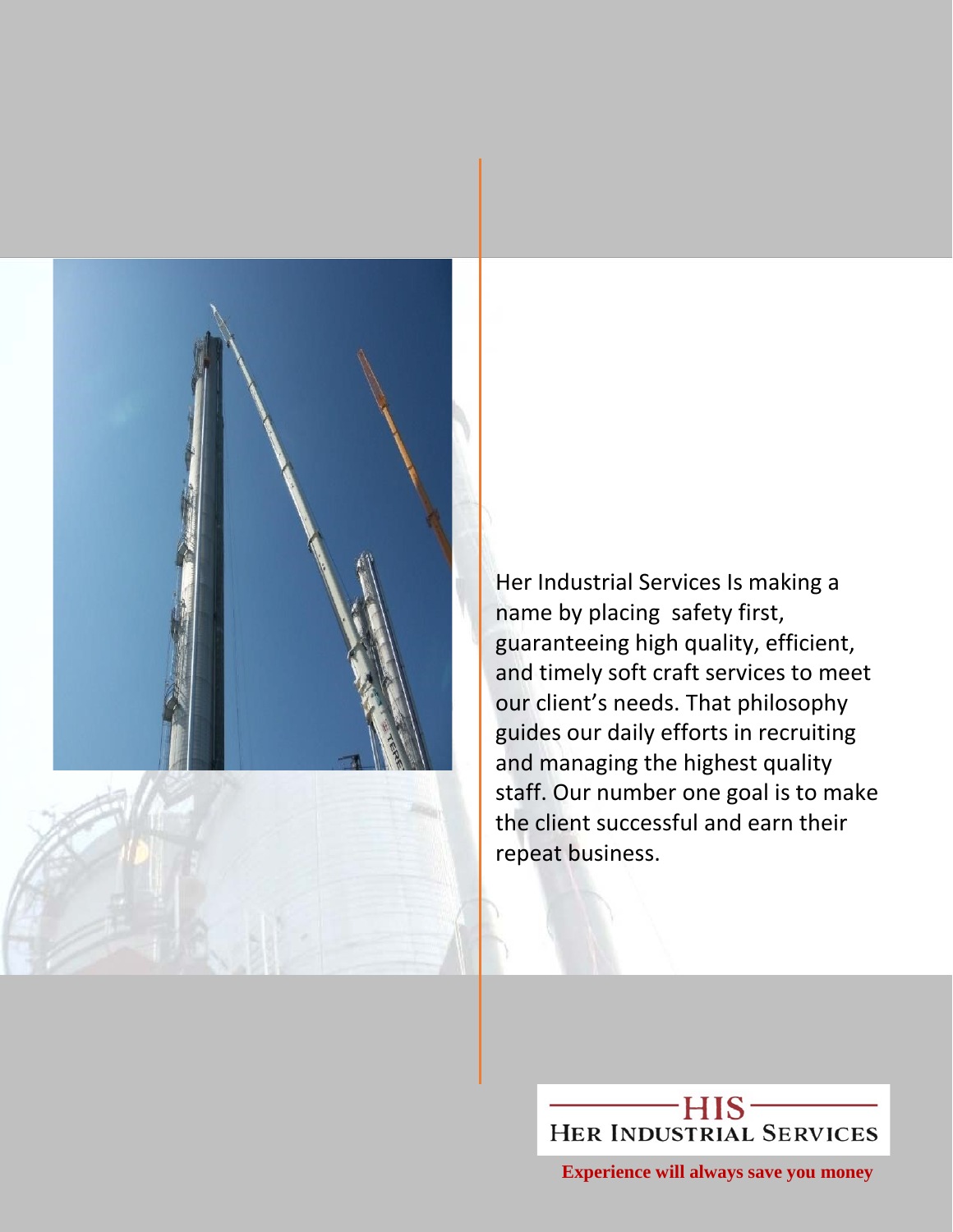**Cell:** (409) 939-9871 **| Office:** (281)898-5863 Baytown, Tx| League City, Tx Email: rpatin@heris.org l website: [www.heris.org](http://www.heris.org/) Email: emoore@heris.org

**Her Industrial Services, LLC** offers expertise in large-scale industrial projects. Our team understands the importance of attention to safety and quality from start to finish and can customize service to meet the project needs. We strive to provide value and execute premier service from preparing the site for paint to completion and clean-up. We have added to our soft craft fields to implement more Scaffolding and Insulation projects. We specialize in Industrial Soft Craft Services, while pacing safety first and quality that's unbeatable.

### **Industrial Services**

- Hot/ Cold applications
- Heat Conservation
- Abrasive Blasting & Coatings
- **Insulation**
- CUI
- **Fireproofing**
- D.O.T. Pipeline OQ
- New Construction
- Turnaround
- Lead Abatement
- **Scaffolding**
- Tank Liners

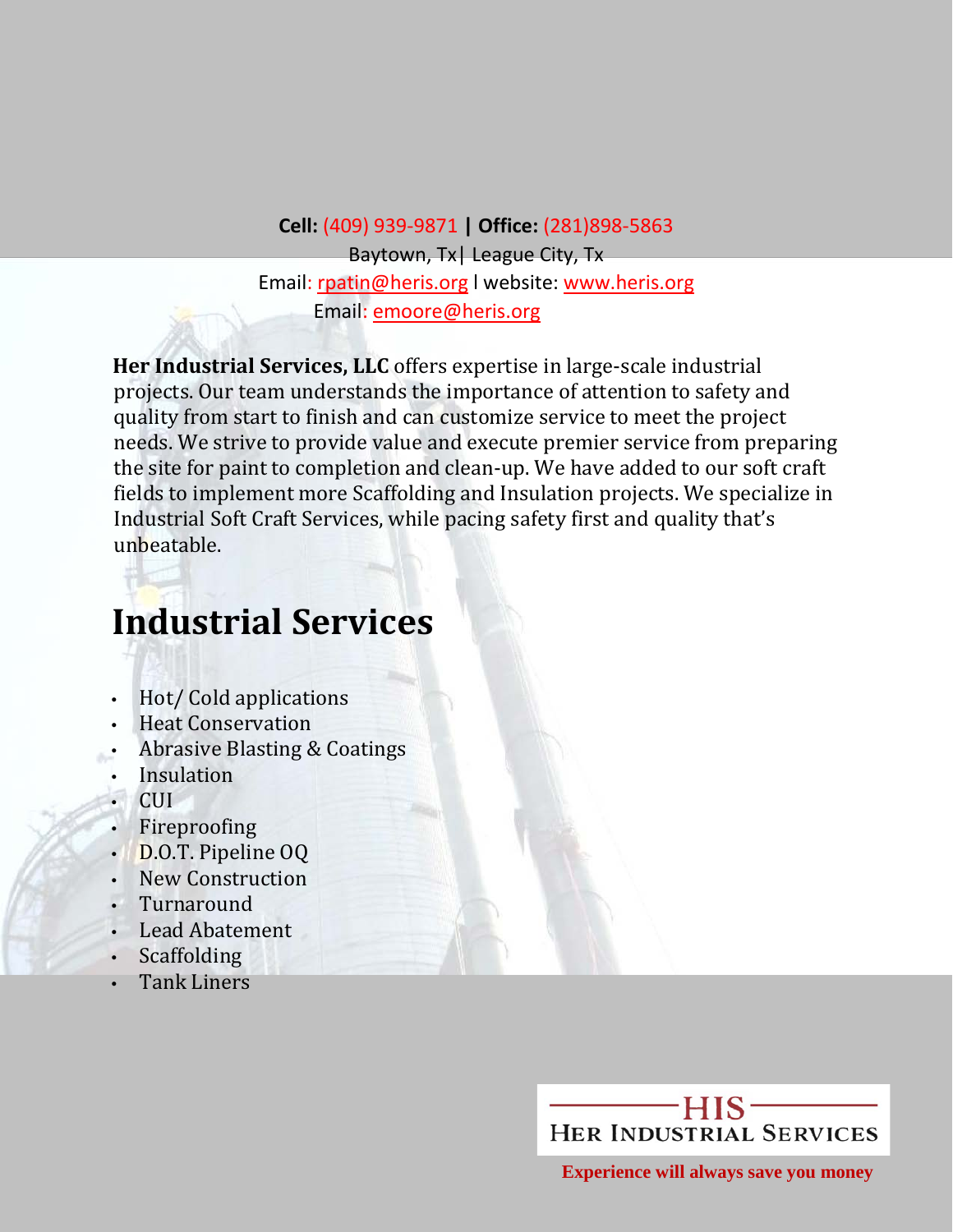## Abrasive Blasting & Coating Services

**Her Industrial Services Specializes in**



Thermal Spray

Internal Coatings and Liners

Maintenance Programs

Corrosion under Insulation programs — CUI

Pipelines

With the owner being NACE Certified for 17 years with hands on experience, Her Industrial Services LLC understands the importance of producing quality work, and how critical passing inspection is on all coatings. Our motto is "experience will always save you money" as we do the job right the first time.

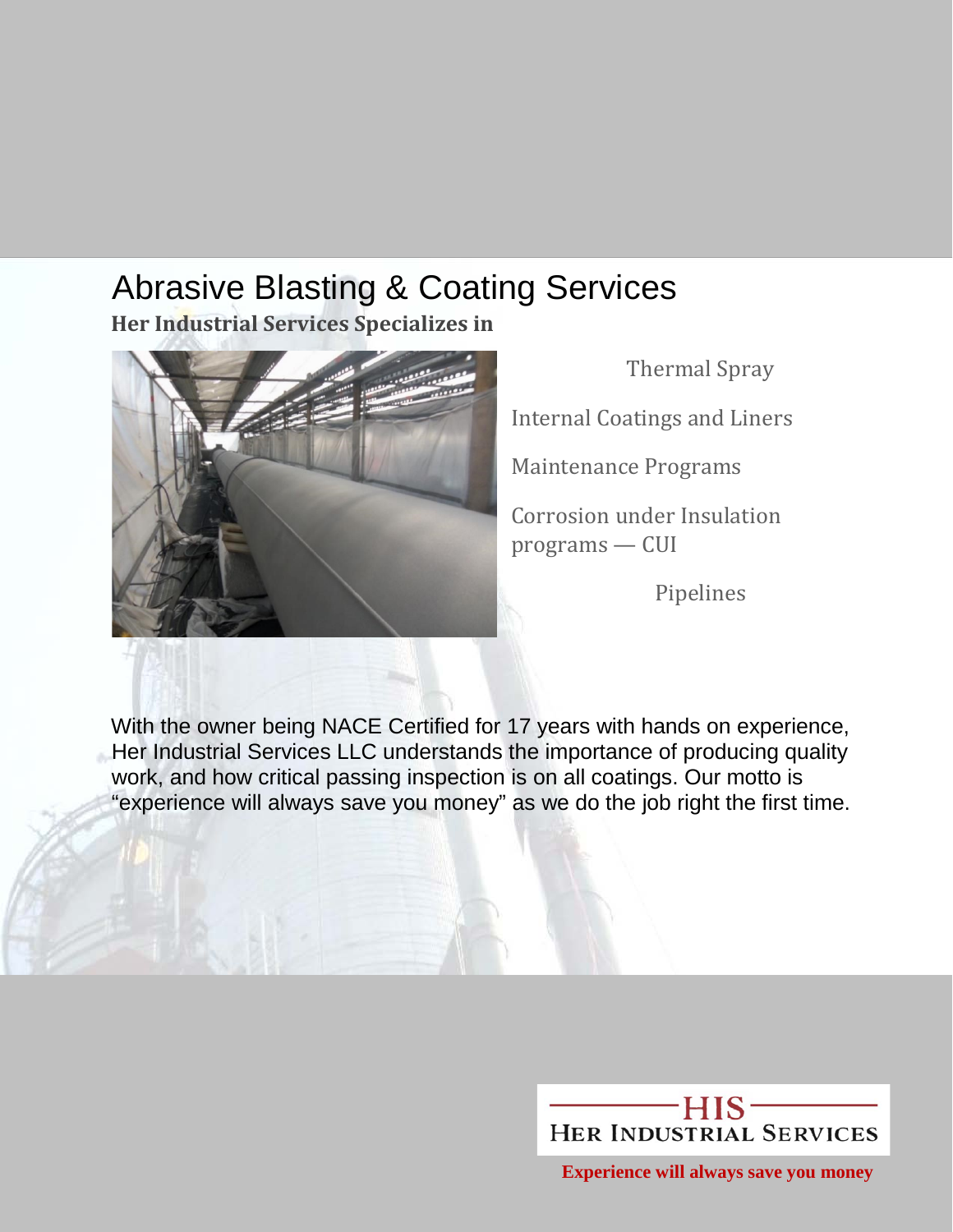### Insulation Services



**Her Industrial Services, LLC** brings a wealth of experience with their Insulation team.

With the owner having 26+ years in the Industrial soft craft Industry, we understand the importance of skilled installation and maintenance for each client's industrial, thermal, and tank/vessel insulation. Our skilled staff knows the importance of proper insulation, as well as, identifying deficiencies in existing insulation. We use advanced technologies to ensure the best for each client. Our team executes professional project management and scheduling to provide our clients with efficient, cost-saving service.

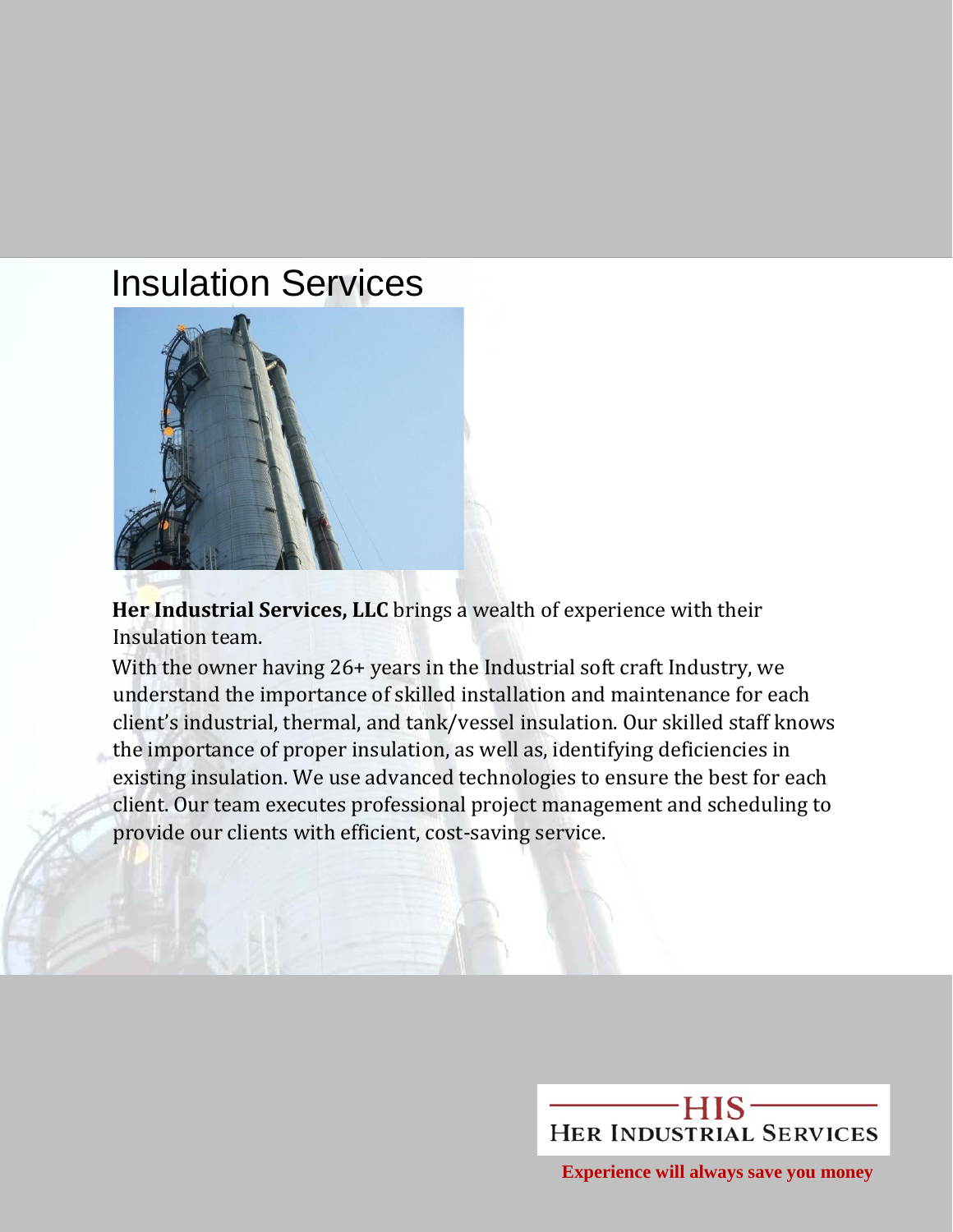#### **Vessels / Tanks**

We can combine our first-rate scaffolding and exceptional insulation service to offer top-notch service and focus on safety and affordability.



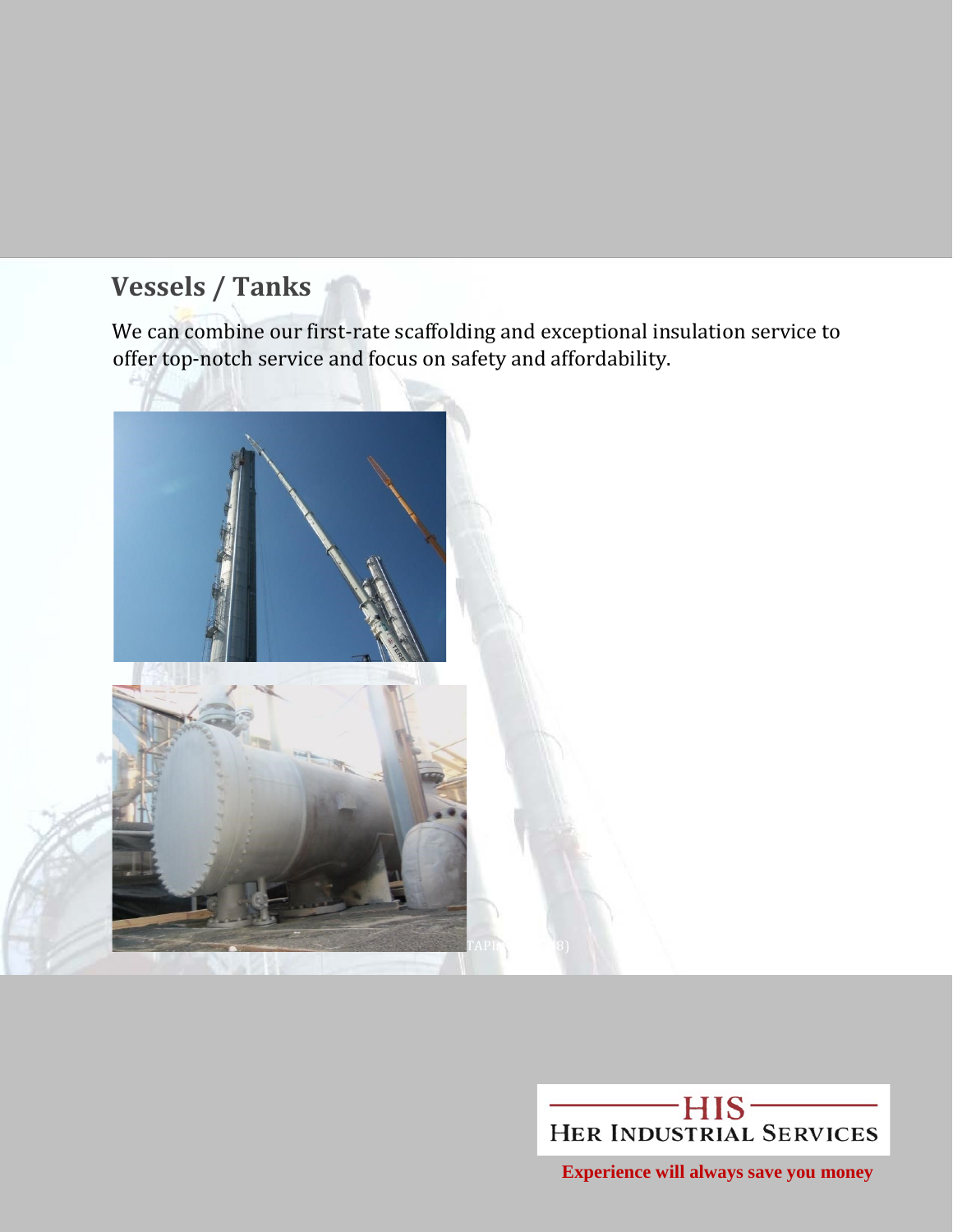**Her Industrial Services, LLC** scaffolding Services team is qualified to provide safe, first-class scaffolding that exceeds industry standards. Each scaffold erection and dismantling are executed by certified scaffold builders able to meet specialized challenges. From small roll around to engineered scaffolding for towers and tanks.

# Scaffolding Services



#### **Types of scaffolding:**

- Tube & Clamp
- Ring-Lock
- Cup-Lock
- Suspended Scaffolding

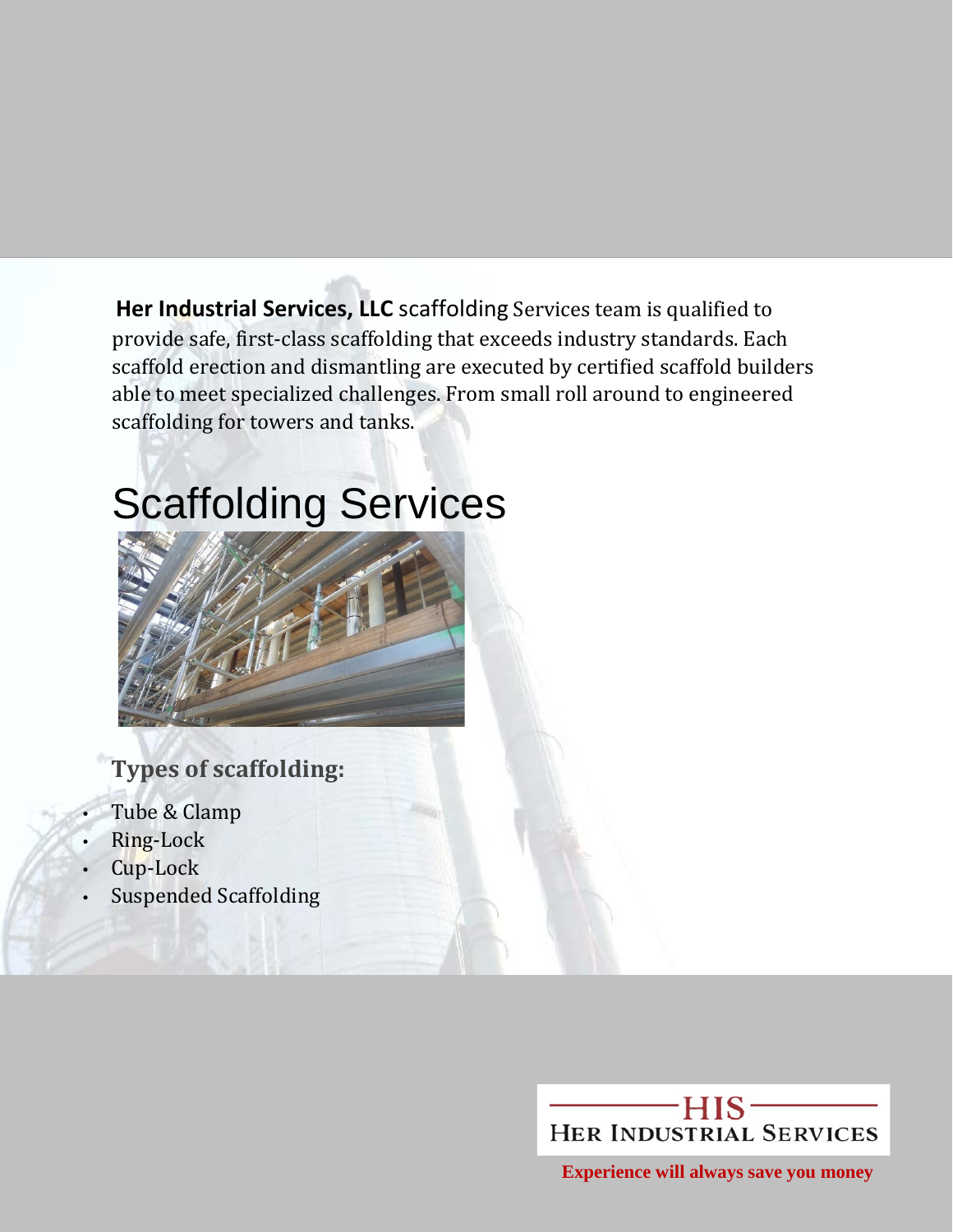## Fireproofing Services

Her Industrial Services offers fireproofing services utilizing various methods to meet your needs. Our work adheres to the highest safety and quality standards in the industry. H.I.S will work with you to ensure your project will be completed to your expectations while being on time and within budget. Protecting a building or structure from catastrophic failure during a fire is highly important. H.I.S can provide you with the best products and applications for your needs in the industry.

- **Precast**
- **E**poxy
- Hand packed